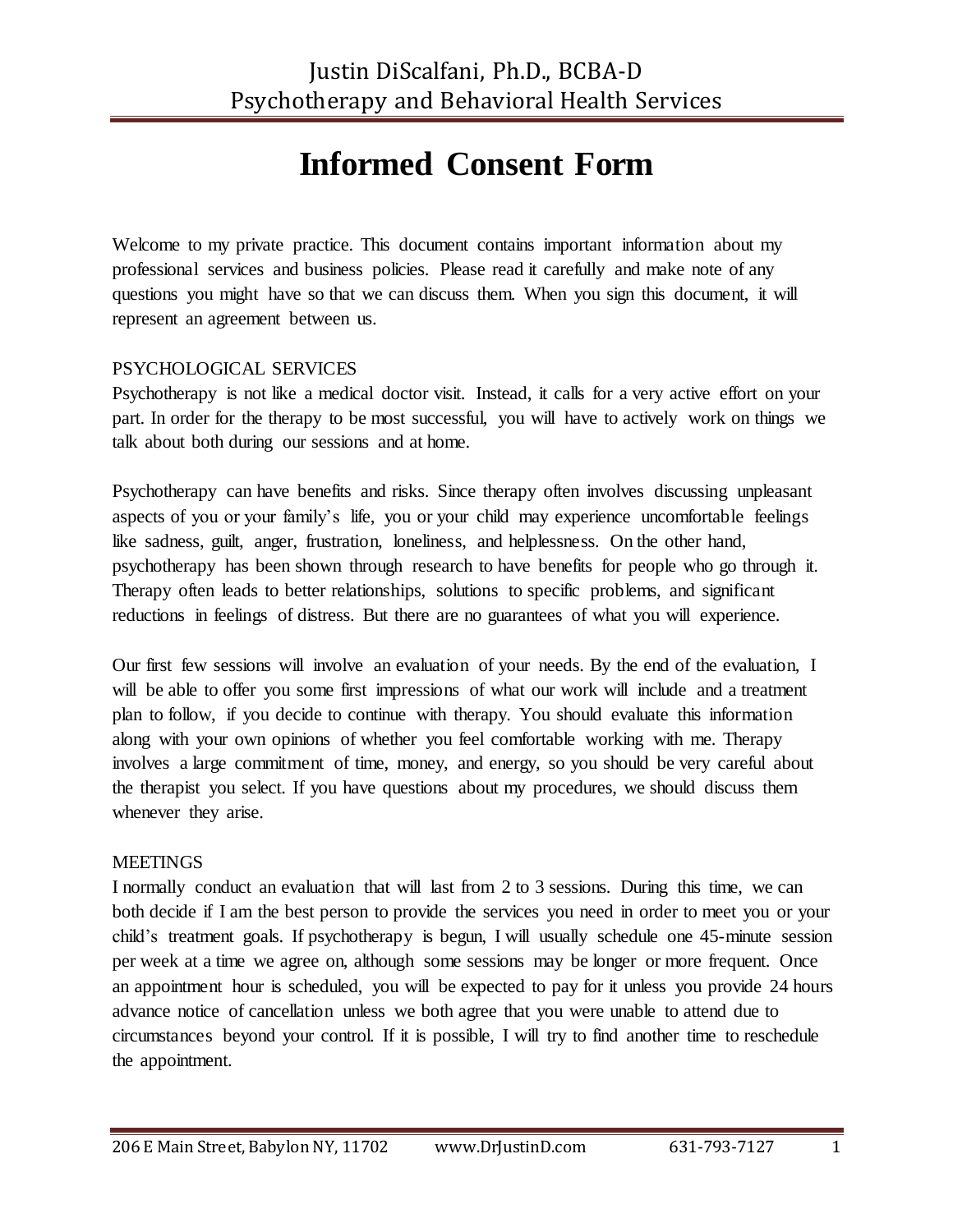### PROFESSIONAL FEES

As we have agreed my session fee is \$\_\_\_\_\_\_. In addition to weekly appointments, I charge this amount for other professional services you may need including but not limited to: report writing, attendance at meetings with other professionals, school meetings you have authorized, preparation of records or treatment summaries, and the time spent performing any other service you may request of me. If you become involved in legal proceedings that require my participation, you will be expected to pay for my professional time. Because of the difficulty of legal involvement, I charge \$300 per hour for preparation and attendance at any legal proceeding.

### BILLING AND PAYMENTS

You will be expected to pay for each session at the time it is held, unless we agree otherwise. Payment schedules for other professional services will be agreed to when they are requested. In circumstances of unusual financial hardship, I may be willing to negotiate a fee adjustment or payment installment plan.

If your account has not been paid for more than 60 days and arrangements for payment have not been agreed upon, I have the option of using legal means to secure the payment. This may involve hiring a collection agency or going through small claims court. If such legal action is necessary, its costs will be included in the claim. In most collection situations, the only information I release regarding a patient's treatment is his/her name, the nature of services provided, and the amount due. It is my legal right to disclose this information in the event that I need to collect overdue payment.

### INSURANCE REIMBURSEMENT

In order for us to set realistic treatment goals and priorities, it is important to evaluate what resources you have available to pay for your treatment. If you have a health insurance policy, it will usually provide some coverage for mental health treatment. I will fill out forms and provide you with whatever assistance I can in helping you receive the benefits to which you are entitled; however, you (not your insurance company) are responsible for full payment of my fees. It is very important that you find out exactly what mental health services your insurance policy covers and what the reimbursement procedure entails.

You should carefully read the section in your insurance coverage booklet that describes mental health services. If you have questions about the coverage, call your plan administrator. Of course I will provide you with whatever information I can based on my experience and will be happy to help you in understanding the information you receive from your insurance company. If it is necessary to clear confusion, I will be willing to call the company on your behalf.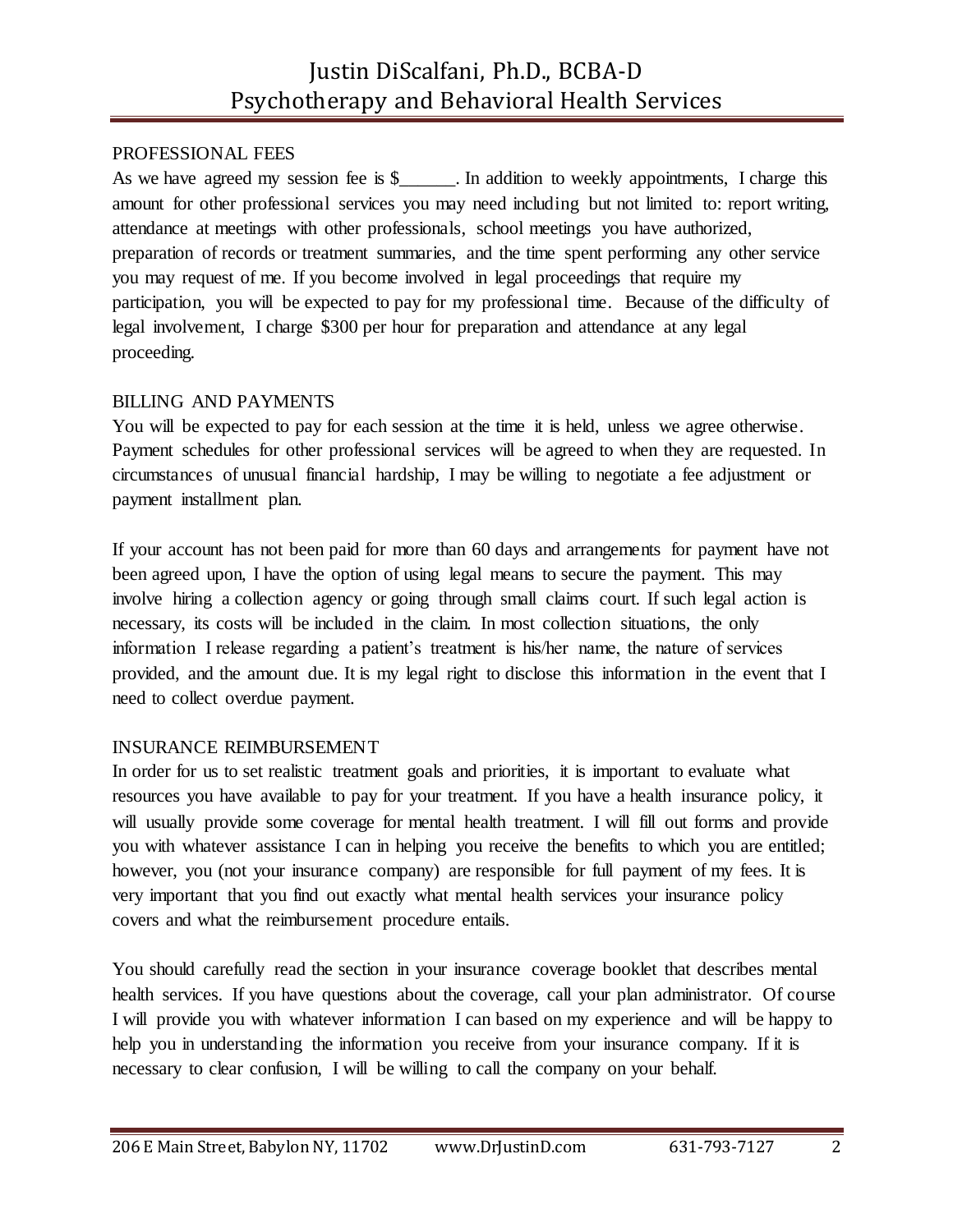Due to the rising costs of health care, insurance benefits have increasingly become more complex. It is sometimes difficult to determine exactly how much mental health coverage is available. "Managed Health Care" plans such as HMOs and PPOs often require authorization before they provide reimbursement for mental health services. These plans are often limited to short-term treatment approaches designed to work out specific problems that interfere with a person's usual level of functioning. It may be necessary to seek approval for more therapy after a certain number of sessions. While a lot can be accomplished in short-term therapy, some patients feel that they need more services after insurance benefits end.

You should also be aware that most insurance companies require you to authorize me to provide them with a clinical diagnosis. Sometimes I have to provide additional clinical information such as treatment plans or summaries, or copies of the entire record (in rare cases). This information will become part of the insurance company files and will probably be stored in a computer. Though all insurance companies claim to keep such information confidential, I have no control over what they do with it once it is in their hands. In some cases, they may share the informa tion with a national medical information databank. I will provide you with a copy of any report I submit, if you request it.

Once we have all of the information about your insurance coverage, we will discuss what we can expect to accomplish with the benefits that are available and what will happen if they run out before you feel ready to end our sessions. It is important to remember that you always have the right to pay for my services yourself to avoid the problems described above.

### CONTACTING ME

I am often not immediately available by telephone and I probably will not answer the phone when I am with a patient. I do not have specified call-in hours. When I am unavailable, you may leave me a message on my confidential voice mail, which I monitor frequently. I will make every effort to return your call on the same day you make it, with the exception of weekends and holidays, unless you specify that it is an emergency. If you are difficult to reach, please inform me of some times when you will be available. If you are unable to reach me and feel that you can't wait for me to return your call, contact your family physician or the nearest emergency room and ask for the psychologist or psychiatrist on call. If I will be unavailable for an extended time, I will provide you with the name of a colleague to contact, if necessary.

#### PROFESSIONAL RECORDS

The laws and standards of my profession require that I keep treatment records. You are entitled to receive a copy of your records, or I can prepare a summary for you instead. If you wish to see your records, I recommend that you review them in my presence so that we can discuss the contents.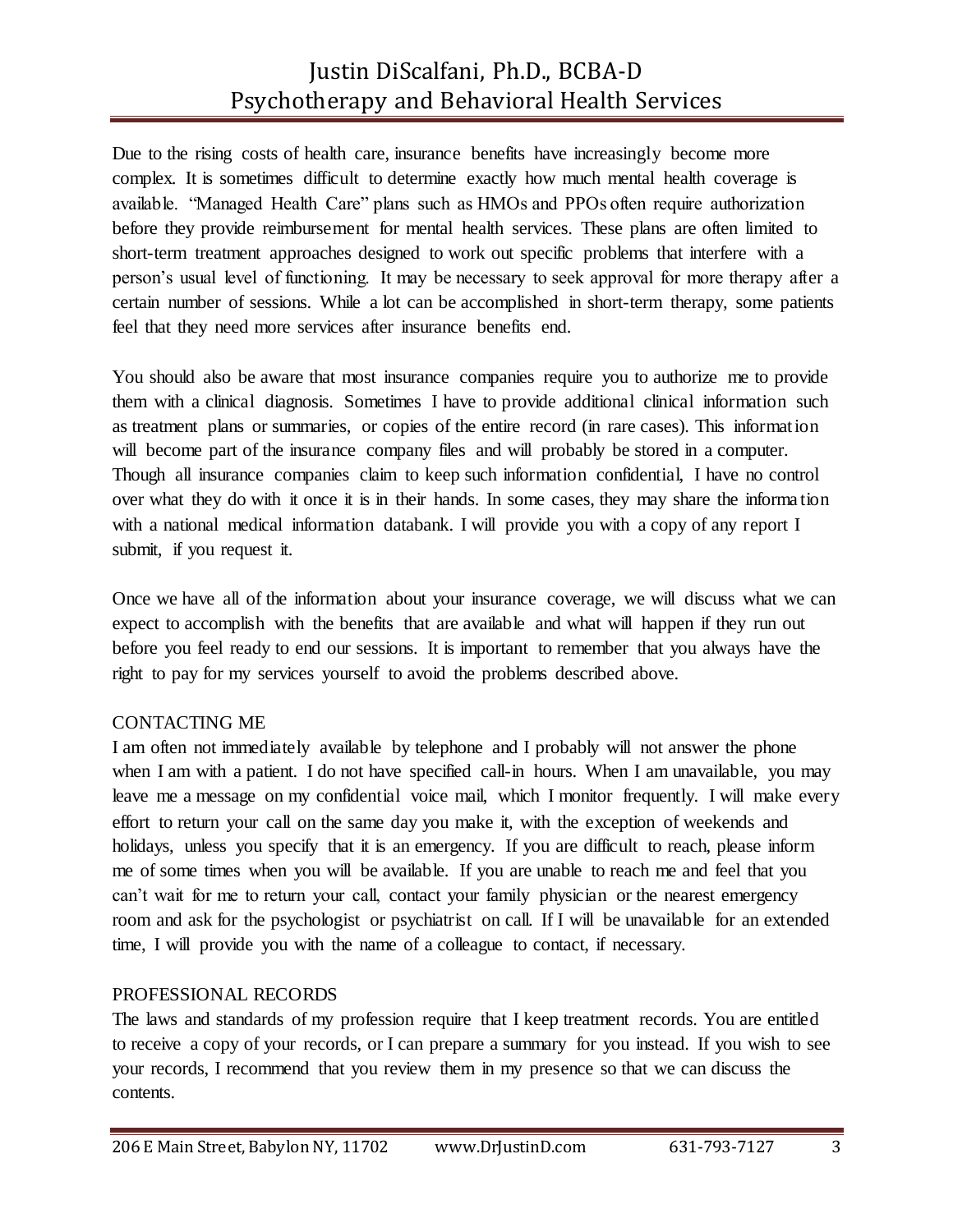### CONFIDENTIALITY

In general, the privacy of all communications between a patient and a therapist is protected by law, and I can only release information about our work to others with your written permission. But there are a few exceptions. In most legal proceedings, you have the right to prevent me from providing any information about your treatment. In some proceedings involving child custody and those in which your emotional condition is an important issue, a judge may order my testimony if he/she determines that the issues demand it.

There are some situations in which I am legally obligated to take action to protect others from harm, even if I have to reveal some information about a patient's treatment. For example, if I believe that a child, elderly person, or disabled person is being abused, I must file a report with the appropriate state agency.

If I believe that a patient is threatening serious bodily harm to another, I am required to take protective actions. These actions may include notifying the potential victim, contacting the police, or seeking hospitalization for the patient. If the patient threatens to harm himself/herself, I may be obligated to seek hospitalization for him/her or to contact family members or others who can help provide protection. If a situation occurs, I will make every effort to fully discuss it with you before taking any action.

I usually find it helpful to consult other professionals about a case. During a consultation, I make every effort to avoid revealing the identity of my patient. The consultant is also legally bound to keep the information confidential. If you don't object, I will not tell you about these consultations unless I feel that it is important to our work together.

While this written summary of exceptions to confidentiality should prove helpful in informing you about potential problems, it is important that we discuss any questions or concerns that you may have at our next meeting. I will be happy to discuss these issues with you if you need specific advice, but formal legal advice may be needed because the laws governing confidentiality are quite complex, and I am not an attorney.

#### TREATMENT TERMINATION

If at any time during the course of your treatment I determine I cannot continue, I will terminate treatment and explain why this is necessary. Ideally, therapy ends when we agree your treatment goals have been achieved. Additional conditions of termination include: You have the right to stop treatment at any time. If you make this choice, referrals to other therapists will be provided and you will be asked to attend a final 'termination' session.